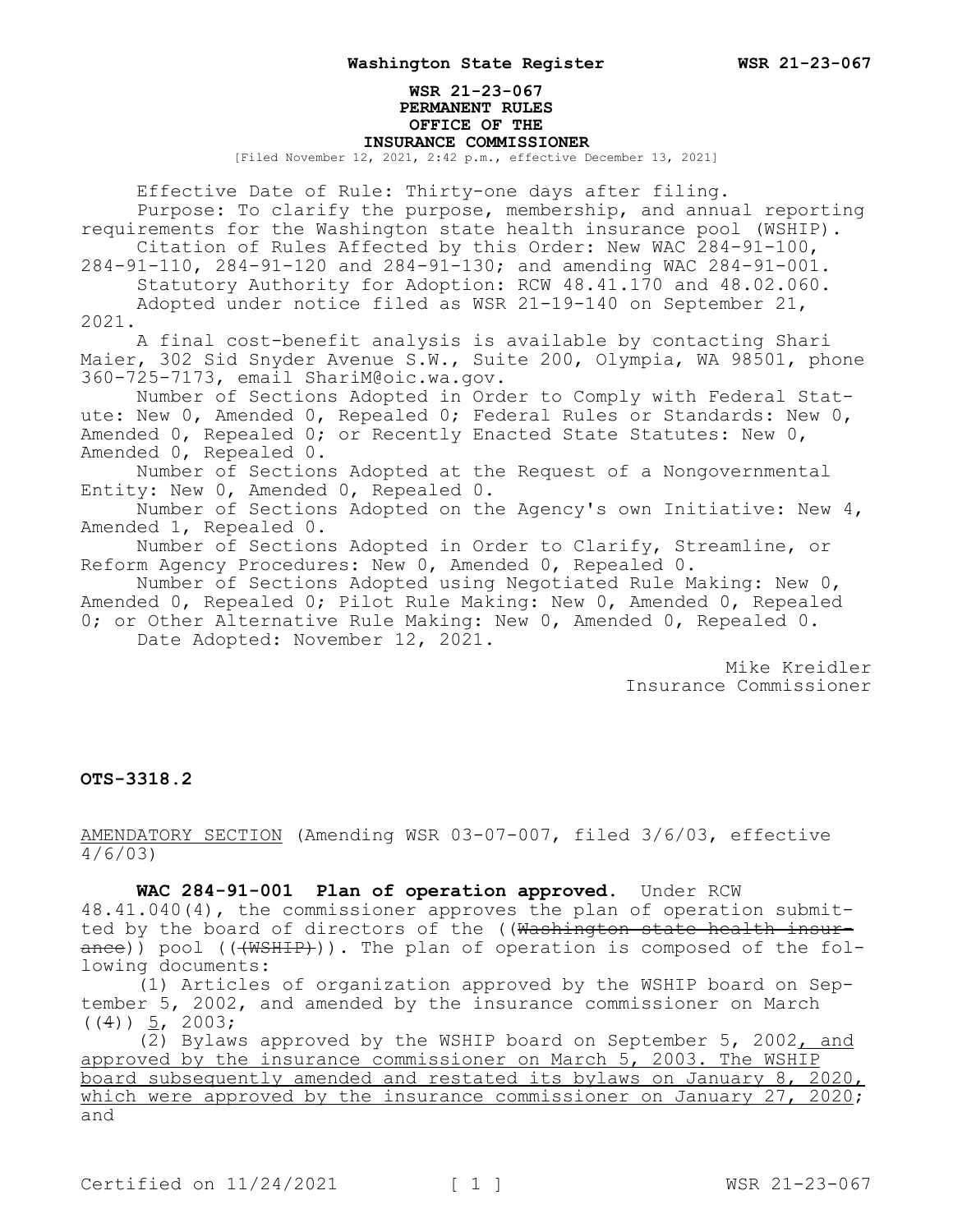(3) Operating rules approved by the WSHIP board on September 5, 2002.

[Statutory Authority: RCW 48.02.060, 48.41.040, 48.41.170, 48.44.050, and 48.46.020. WSR 03-07-007 (Matter No. R 2001-15), § 284-91-001, filed 3/6/03, effective 4/6/03.]

# NEW SECTION

**WAC 284-91-100 Intent.** The Washington state health insurance pool (WSHIP) was created with the intent of ensuring the availability of comprehensive health insurance to residents who are denied health insurance and are otherwise unable to obtain such insurance coverage directly under any individual or group health plan.

 $[$ 

#### NEW SECTION

**WAC 284-91-110 Definitions.** The definitions in this section apply throughout this chapter.

(1) "Accounting year" means a 12-month period determined by the board for purposes of recordkeeping and accounting. The first accounting year may be more or less than 12 months and, from time to time in subsequent years, the board may order an accounting year of other than 12 months as may be required for orderly management and accounting of the pool.

(2) "Administrator" means the entity chosen by the board to administer the pool under RCW 48.41.080.

(3) "Board" means the board of directors of the pool.

(4) "Commissioner" means the insurance commissioner.

(5) "Health care provider" means any physician, facility, or health care professional, who is licensed in Washington state and entitled to reimbursement for health care services.

(6) "Health care services" means services for the purpose of preventing, alleviating, curing, or healing human illness or injury.

(7) "Health carrier" or "carrier" has the same meaning as in WAC 284-43-0160.

(8)(a) "Health coverage" means any group or individual disability insurance policy, health care service contract, and health maintenance agreement, except those contracts entered into for the provision of medicare.

(b) "Health coverage" does not include:

(i) Short-term care, long-term care, dental, vision, accident, fixed indemnity, disability income contracts, limited benefit or credit insurance;

(ii) Coverage issued as a supplement to liability insurance;

(iii) Insurance arising out of the worker's compensation or similar law;

(iv) Automobile medical payment insurance; or

(v) Insurance under which benefits are payable with or without regard to fault and which is statutorily required to be contained in any liability insurance policy or equivalent self-insurance.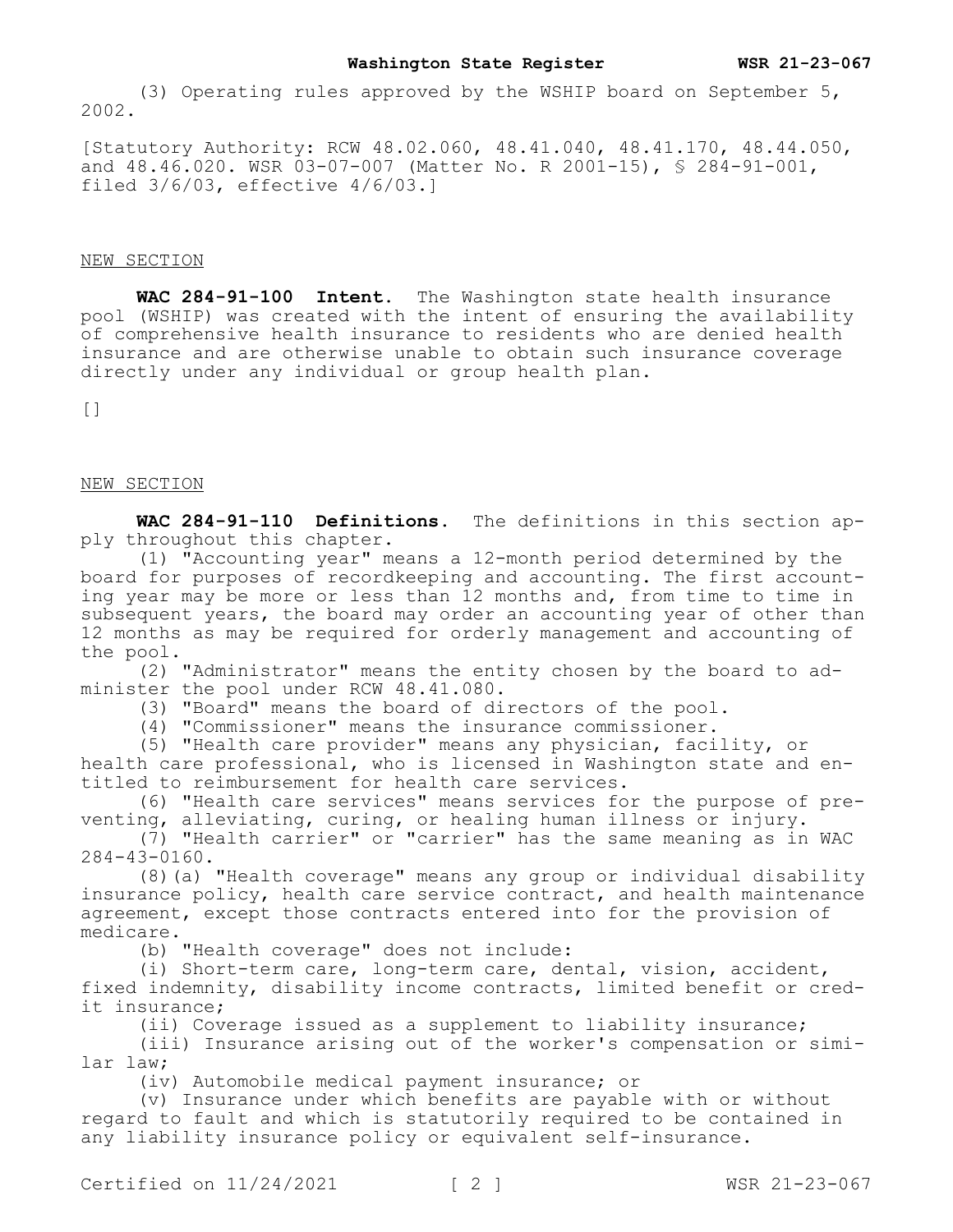(9) "Health plan" means any arrangement by which persons, including dependents or spouses, covered or making application to be covered under this pool, have access to hospital and medical benefits or reimbursement.

(a) This includes any: "Health coverage," as defined under this section; uninsured arrangements of group or group-type contracts, including employer self-insured, cost-plus, or other benefit methodologies not involving insurance or not governed by Title 48 RCW; coverage under group-type contracts which are not available to the general public and can be obtained only because of connection with a particular organization or group; and coverage by medicare or other governmental benefits.

(b) "Health plan" excludes the types of insurance excluded under the definition of "health coverage" in this section.

(10)(a) "Member" means:

(i) Any commercial health carrier which provides disability insurance or stop loss insurance, any health care service contractor, any health maintenance organization licensed under Title 48 RCW, and any self-funded multiple employer welfare arrangement as defined in RCW 48.125.010;

(ii) The Washington state health care authority as issuer of the state uniform medical plan; or

(iii) When authorized by federal law, employers and other entities, including self-insured employers, other self-funding entities, and employee welfare benefit plans that provide health plan benefits in this state.

(b) "Member" does not include any carrier, health care service contractor, or health maintenance organization whose products are exclusively dental products or those products excluded from the definition of "health coverage" in this section.

(11) "Plan of operation" means the pool, including articles, bylaws, and operating rules, adopted by the board pursuant to RCW 48.41.050.

(12) "Pool" means the Washington state health insurance pool.

[]

## NEW SECTION

**WAC 284-91-120 Health insurance pool—Membership.** All entities in this state, on or after May 18, 1987, meeting the definition of a member (as per WAC 284-91-110), shall be members of the pool.

 $[ ]$ 

## NEW SECTION

**WAC 284-91-130 Financial participation in pool—Computation, deficit assessments.** (1) Following the close of each accounting year, the pool administrator shall determine the total net cost of pool operation which shall include: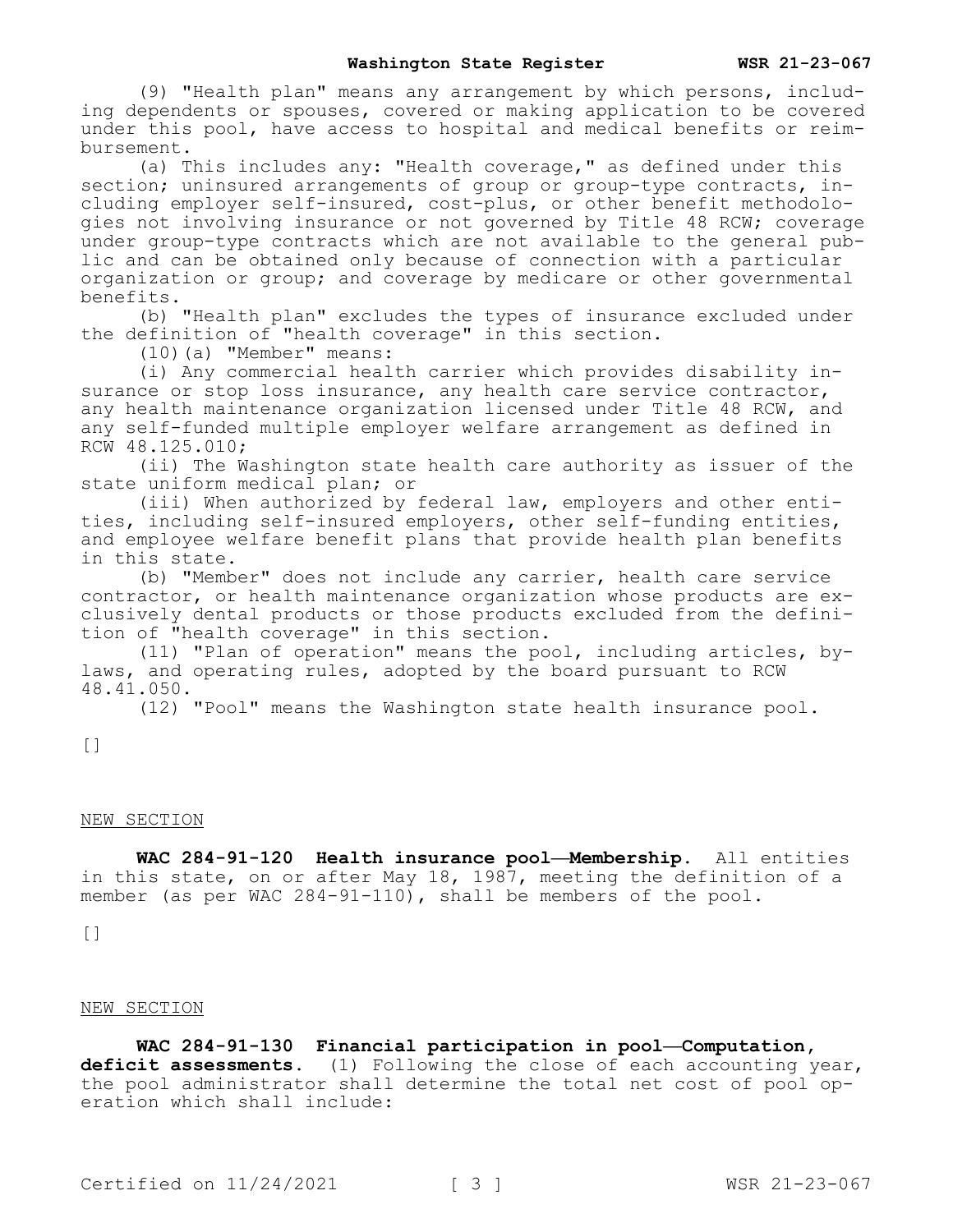(a) Net premium (premiums less administrative expense allowances), the pool expenses of administration, and incurred losses for the year, taking into account investment income and other appropriate gains and losses; and

(b) The amount of pool contributions specified in the state Omnibus Appropriations Act for deposit into the health benefit exchange account under RCW 43.71.060, to assist with the transition of enrollees from the pool into the health benefit exchange created by chapter 43.71 RCW.

(2) Each member's proportion of participation in the pool shall be determined annually, by the board based on annual statements and other reports deemed necessary by the board and filed by carriers with the commissioner, by multiplying the total cost of pool operation by a fraction. The numerator of the fraction equals that member's total number of resident insured persons, including spouse and dependents, covered under all health plans in the state by that member during the preceding calendar year. The denominator of the fraction equals the total number of resident insured persons, including spouses and dependents, covered under all health plans in the state by all pool members during the preceding calendar year.

(a) All carriers that meet the definition of a member, regardless of whether they actually provided applicable health coverage during the accounting year, must file these statements and other reports.

(b) For purposes of calculating the numerator and the denominator under this subsection:

(i) All health plans in the state by the state health care authority include only the uniform medical plan;

(ii) Each ten resident insured persons, including spouse and dependents, under a stop loss plan or the uniform medical plan shall count as one resident insured person; and

(iii) Health plans serving medical care services program clients under RCW 74.09.035 are exempted from the calculation.

(c) Except as provided in RCW 48.41.037, any deficit incurred by the pool, including pool contributions for deposit into the health benefit exchange account, shall be recouped by assessments among members apportioned under this subsection pursuant to the formula set forth by the board among members. The monthly per member assessment may not exceed the 2013 assessment level of \$2.57. If the maximum assessment is insufficient to cover a pool deficit, the assessment shall be used first to pay all incurred losses and pool administrative expenses, with the remainder being available for deposit in the health benefit exchange account.

(3)(a) The board may abate or defer, in whole or in part, the assessment of a member if they determine that payment of the assessment would endanger the ability of the member to fulfill its contractual obligations.

(b) If an assessment against a member is abated or deferred, in whole or in part, the amount by which such assessment is abated or deferred may be assessed against the other members in a manner consistent with the basis for assessments set forth in subsection (2) of this section. The member receiving such abatement or deferment shall remain liable to the pool for the deficiency.

(4)(a) Subject to the limitation imposed in subsection (2)(c) of this section, the pool administrator shall transfer the assessments for pool contributions for the operation of the health benefit exchange to the treasurer for deposit into the health benefit exchange account.